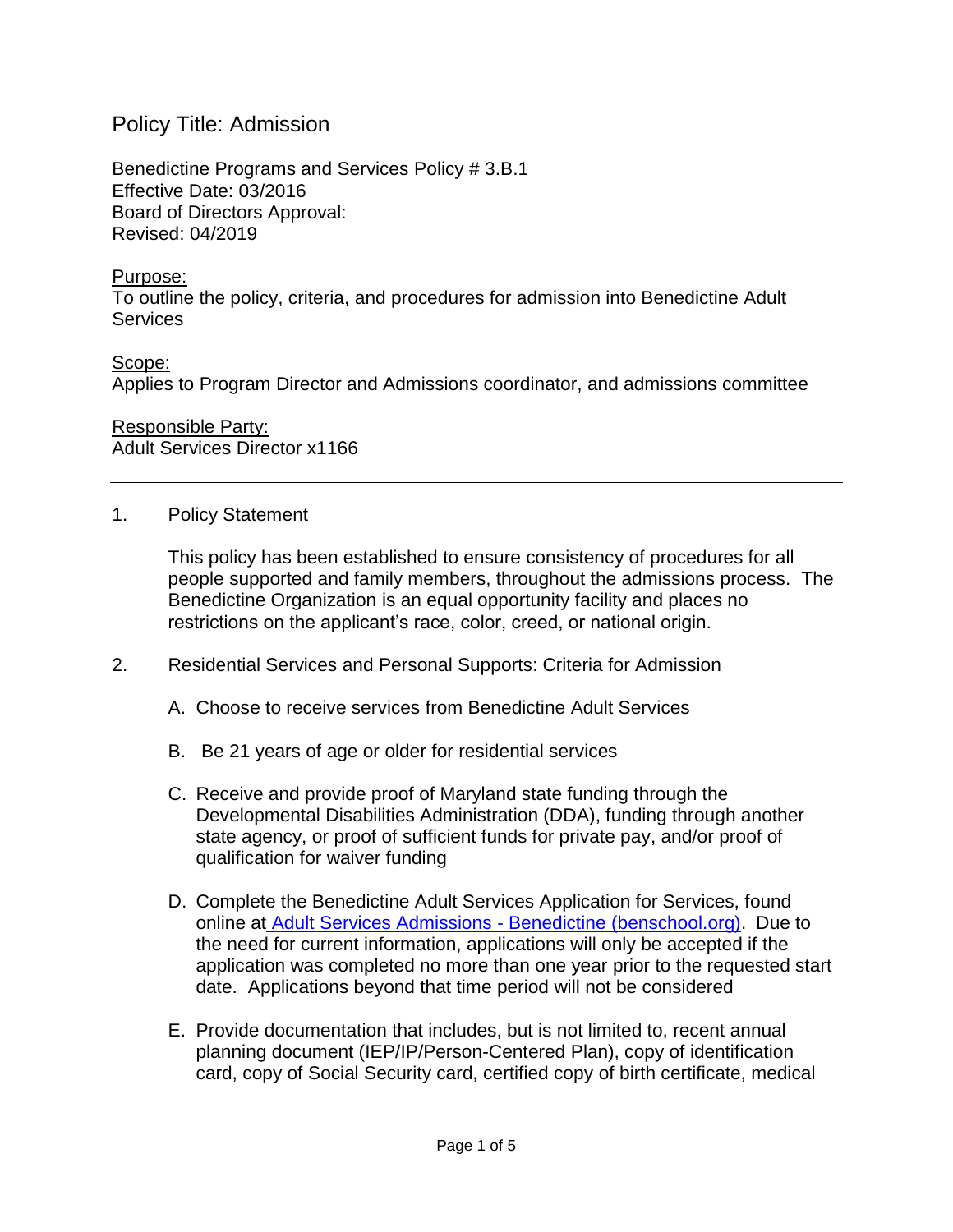and social histories, psychological and psychiatric evaluations, residential records, and current or past behavior plan (if applicable)

- F. Provide medically certified documentation that includes
	- 1. Current (within a year) physical and dental exams
	- 2. Comprehensive Evaluation completed within one year prior to application review. The comprehensive evaluation should include, but not be limited to, a medical examination and a psychological evaluation. Such evaluations shall be made by professionally qualified individuals from the fields of medicine, social work, and psychology. Additional evaluations appropriate to the needs of the applicant may also be requested
- G. Be enrolled or have written evidence of acceptance into a full time day program, if not participating in Benedictine's Employment and Community Services Program.
- H. Be eligible for Medicaid, Medicare, or some other third party insurance for medical expenses. The applicant will be responsible for all medical costs not covered by insurance
- 3. Employment and Community Services criteria for admission
	- A. Choose to receive services from Benedictine Adult Services
	- B. Receive and provide proof of Maryland state funding through the Developmental Disabilities Administration (DDA), funding through another state agency, or proof of sufficient funds for private pay
	- C. Complete the Benedictine Adult Services Application for Services, found online at [Adult Services Admissions -](https://benschool.org/adult-services/adult-services-admissions/) Benedictine (benschool.org)
	- D. Provide documentation that includes, but is not limited to, recent annual planning document (IEP/IP/Person-Centered Plan), copy of identification card, copy of Social Security card, medical and social histories, psychological and psychiatric evaluations. If complete within 12months, also include DORS or vocational evaluations, vocational/employment records, and current or past behavior plan (if applicable)
	- E. Provide medically certified documentation that includes
		- 1. Current (within a year) physical and dental exams
		- 2. Comprehensive Evaluation completed within one year prior to application review. The comprehensive evaluation should include, but not be limited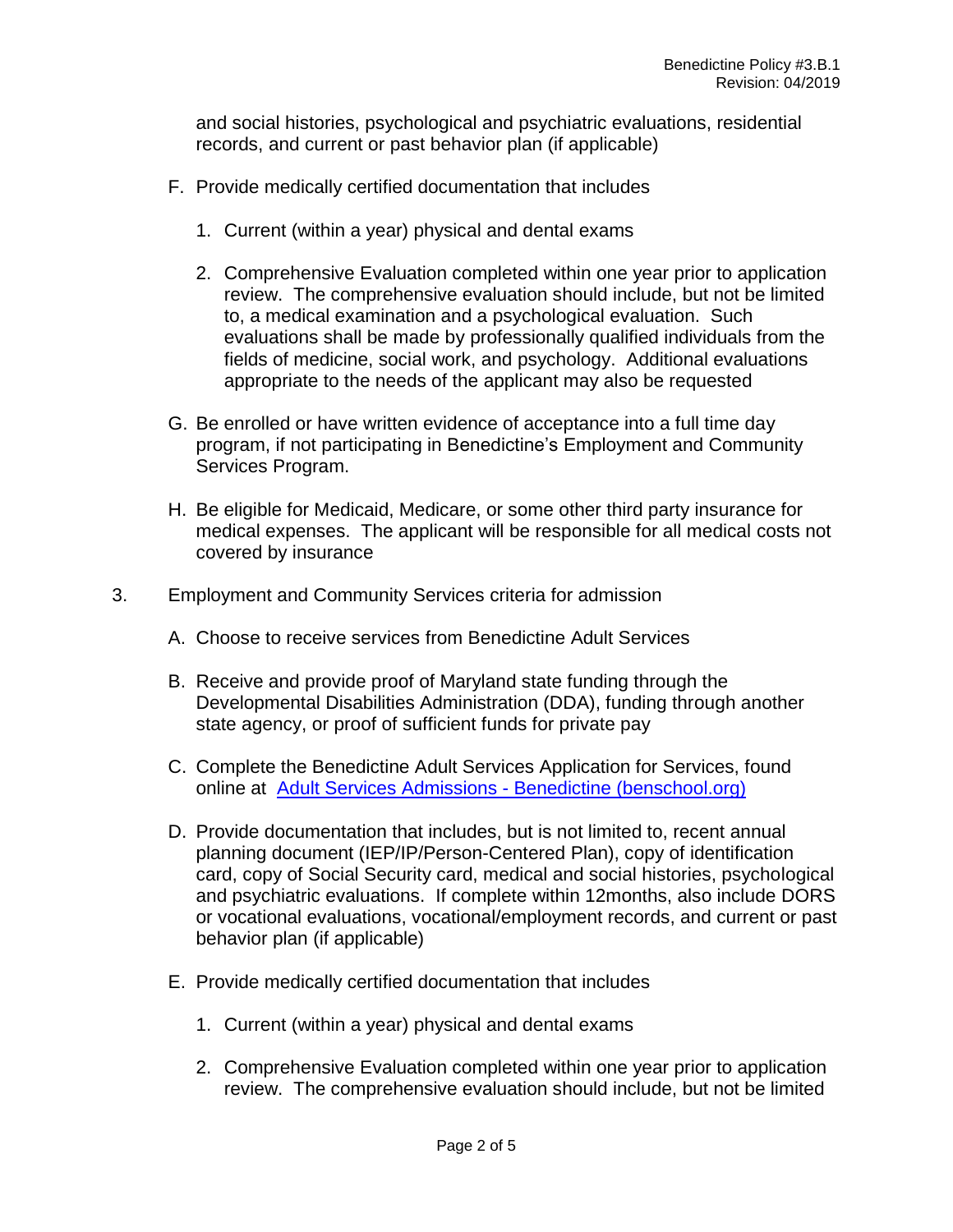to, a medical examination and a psychological evaluation. Such evaluations shall be made by professionally qualified individuals from the fields of medicine, social work, and psychology. Additional evaluations appropriate to the needs of the applicant may also be requested

- 4. Family Supports/Community Supports Waiver criteria for admission
	- A. Choose to receive services from Benedictine
	- B. Receive and provide proof of Maryland state funding through the Developmental Disabilities Administration (DDA), funding through another state agency, or proof of sufficient funds for private pay
	- C. Complete Sections A, B, and C of the Benedictine Adult Services Application for Services, found online at [Adult Services Admissions -](https://benschool.org/adult-services/adult-services-admissions/) Benedictine [\(benschool.org\)](https://benschool.org/adult-services/adult-services-admissions/)
	- D. Provide documentation that includes, but is not limited to, recent annual planning document (IEP/IP/Person-Centered Plan), copy of identification card, medical and social histories, psychological and psychiatric evaluations if applicable. If accepted for services, additional documentation may be requested.
- 5. Procedures for Admission
	- A. Applications and required information should be mailed to:

Program Analyst Benedictine Adult Services 14299 Benedictine Lane Ridgley, MD 21660

Or emailed to:

[adultadmissions@benschool.org](mailto:adultadmissions@benschool.org)

- B. When an application is received, the applicant will receive correspondence from a member of the Admissions Committee which states:
	- 1. The date the application was received
	- 2. The date of the next Admissions Committee meeting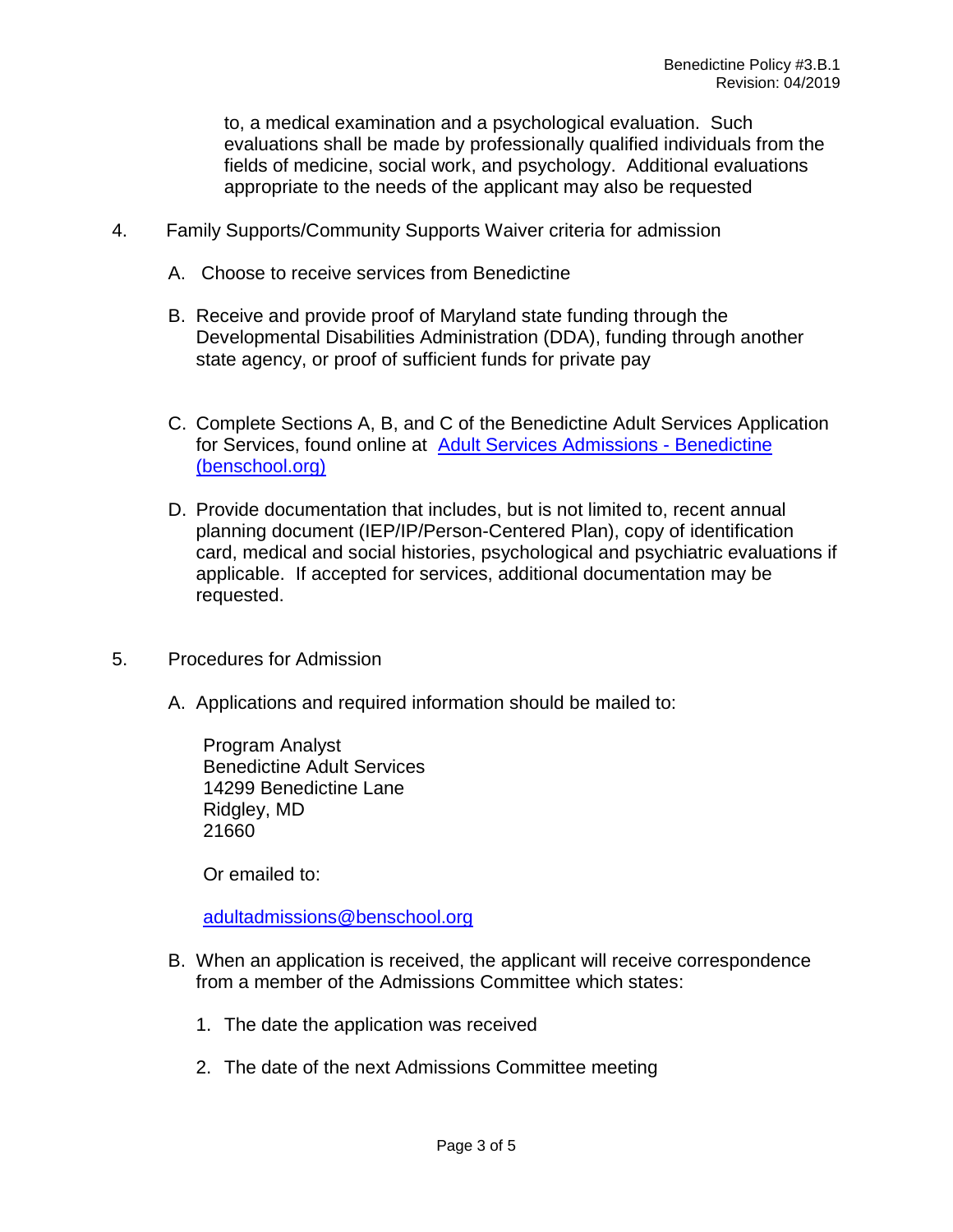- 3. A list of information still needed in order for the application to be reviewed
- C. Applications will only be reviewed once all of the required information is received by the Admissions Committee.
- D. Priority consideration for admission is not based solely on the length of time the applicant is on the waiting list.
	- 1. Consideration for admission into the Residential Program and/or to receive Personal Supports is given to candidates who have similar developmental support needs, social needs, and interests as those presently residing in the residential group home where the vacancy has occurred.
	- 2. Consideration for admission into Vocational/Employment Services is given to candidates who have already or are willing to access services through the Division of Rehabilitative Services (DORS), who desire community employment services, and those available services that can be best matched to the support person.
	- E. The Admissions Committee will meet quarterly and on an as needed basis to review applications and assess program capacity to meet need and requests. The Admissions Committee decision is final.
		- 1. Applications will be reviewed by all Admissions Committee members. Once reviewed, the Admissions Committee will determine if referrals to outside agencies, personal interviews, and/or residential visits are appropriate
			- a. Residential applicants must successfully complete a minimum of two trial visits at the residential group home being considered for he/she to live. One of these visits must be overnight. In some cases additional visits may be required.
		- 2. After the referral, interview and residential visits (if required) are conducted, the Admission Committee will meet to make a final determination of acceptance.
		- 3. If it is determined that the program cannot meet the needs of an applicant, a written letter indicating the reasons for denial will be sent to all appropriate parties.
		- 4. If it is determined that a program can meet the needs of the applicant, the following will occur: